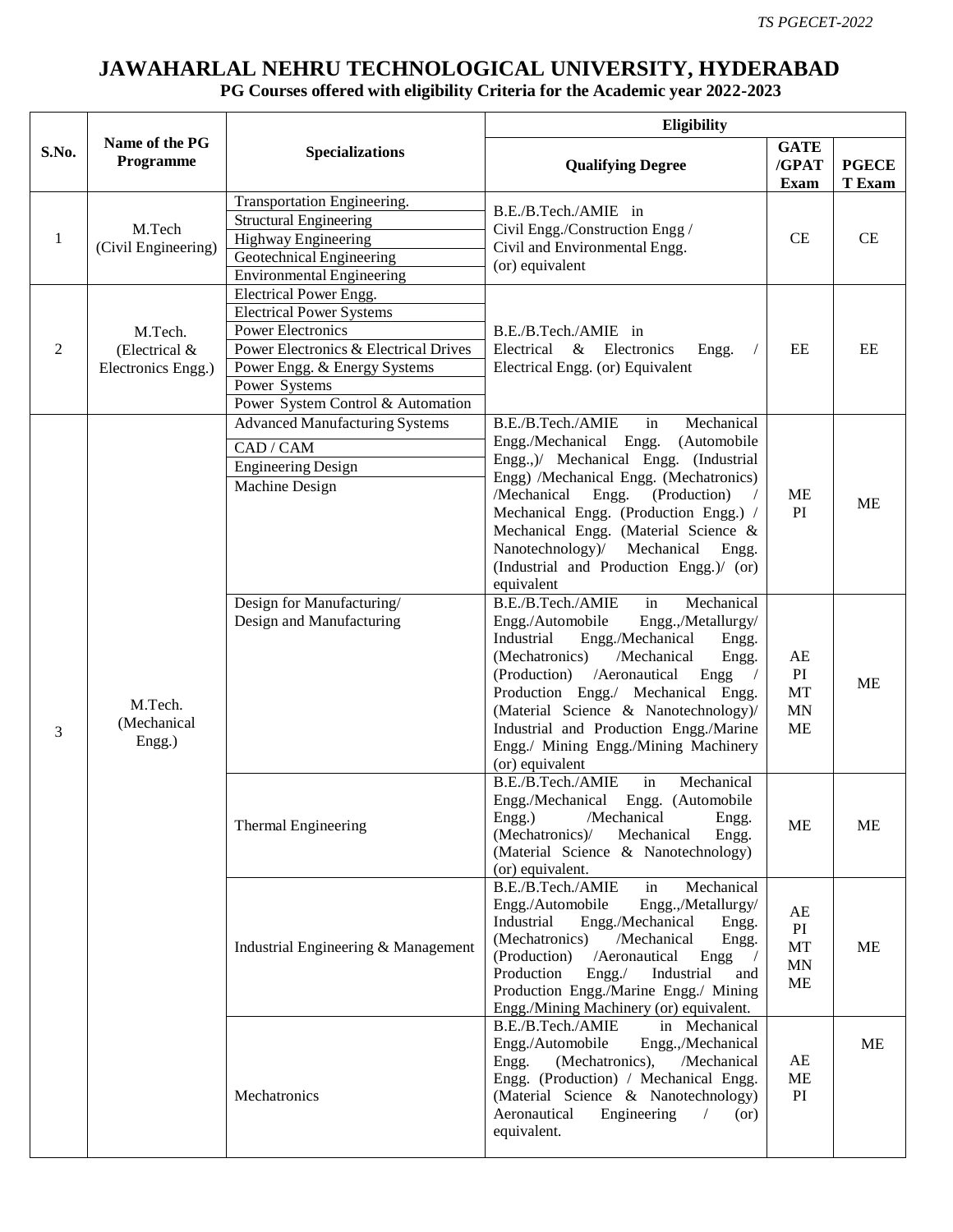## *TS PGECET-2022*

| $\overline{4}$<br>5 | M.Tech.<br>(Electronics &<br>Communication<br>Engg.)<br>M.Tech.<br>(Computer<br>Science &<br>Engineering /<br>Information<br>Technology) | Systems & Signal Processing<br>Digital Electronics & Communication<br>Engg. / Digital Electronics &<br><b>Communication Systems</b><br>Electronics & Communication Engg.<br>Wireless & Mobile Communication<br>Microwave and Radar Engineering<br><b>Communication Systems</b>             | B.E./B.Tech. in ECE/AMIE in ECE,<br><b>AMIE</b><br>(Electronics<br>and<br>Telecommunication<br>Engg)./AMIETE<br>(Electronics<br>Telematics<br>$\&$<br>$Engg$ .)/<br>Electronics or equivalent / Electronics<br>M Sc (Electronics) is not eligible                                                                               | EC                                       | EC                                              |
|---------------------|------------------------------------------------------------------------------------------------------------------------------------------|--------------------------------------------------------------------------------------------------------------------------------------------------------------------------------------------------------------------------------------------------------------------------------------------|---------------------------------------------------------------------------------------------------------------------------------------------------------------------------------------------------------------------------------------------------------------------------------------------------------------------------------|------------------------------------------|-------------------------------------------------|
|                     |                                                                                                                                          | Digital Systems & Computer<br>Electronics<br><b>Embedded Systems</b><br><b>VLSI</b><br><b>VLSI</b> Design<br><b>VLSI</b> System Design<br>VLSI & Embedded Systems<br>Embedded Systems & VLSI Design                                                                                        | B.E./B.Tech./AMIE in ECE / EEE / CSE /<br>Electronics & Computers Engg / ETE/<br>Electronics<br>IT/CSIT/<br>$\&$<br>Control<br>Engg./Instrumentation<br>Engg./<br>Instrumentation Technology / EIE /ICE/<br>Electronics Engg.,/Bio-Medical Engg./<br>AMIETE and Electronics and Telematics<br>Engg. / Electronics or equivalent | EC<br>$\rm EE$<br>CS<br>IN               | EC<br>$\rm{EE}$<br>$\mathbf{C}\mathbf{S}$<br>EI |
|                     |                                                                                                                                          | <b>Computer Science</b><br>Computer Science & Engineering                                                                                                                                                                                                                                  | B.E./B.Tech. /AMIE in CSE/ CSIT/<br>Electronics & Computers Engg. /IT /<br>Computer Science and Systems<br>Engineering (or) equivalent                                                                                                                                                                                          | CS                                       | CS                                              |
|                     |                                                                                                                                          | Data Science / Data Sciences<br>Artificial Intelligence<br>Artificial Intelligence & Data Science                                                                                                                                                                                          | B.E./B.Tech. /AMIE in CSE/ CSIT/<br>Electronics & Computers Engg. /IT /<br>Computer Science and Systems<br>Engineering (or) equivalent                                                                                                                                                                                          | CS                                       | CS                                              |
|                     |                                                                                                                                          | <b>Information Technology</b><br>Software Engineering<br>Cyber Forensics & Information<br>Security                                                                                                                                                                                         | B.E./B.Tech. /AMIE in CSE/ CSIT/<br>Electronics & Computers Engg. /IT /<br>Computer Science and Systems<br>Engineering (or) equivalent                                                                                                                                                                                          | CS                                       | CS                                              |
| 6                   | M.Tech.<br>(Electronics &<br>Communication<br>Engg. / Computer<br>Science $&$ Engg)                                                      | <b>Computer Networks</b><br>Computer Networks and<br><b>Information Security</b>                                                                                                                                                                                                           | B.E./B.Tech./AMIE in CSE/ECE/<br>CSIT/IT/ETM/EEE/EIE & CSSE /<br>Electronics (or) equivalent                                                                                                                                                                                                                                    | CS<br>$\rm EE$<br>EC<br>IN               | CS<br>EE<br>$\rm EC$<br>EI                      |
| 7                   | M.Tech.<br>(Bio-Technology)                                                                                                              | Bio-Technology                                                                                                                                                                                                                                                                             | B.E./ B.Tech. / AMIE (Chemical Engg. /<br>Bio- Technology / Biochemical Engg.<br>/Bioinformatics<br>/Genetic<br>Engg.<br>$\sqrt{2}$<br>Industrial Biotechnology/<br>Agricultural<br>or M.Sc. in (Env. Sciences /<br>Engg.)<br>Chemistry/Biochemistry/Microbiology/<br>Biotechnology/ Life Sciences) / Food<br>Technology.       | <b>BT</b><br>CH<br>AG<br>XL<br><b>XE</b> | <b>BT</b>                                       |
| 8                   | M.Tech.<br>(Chemical Engg.)                                                                                                              | <b>Chemical Engineering</b><br><b>Chemical Technology</b>                                                                                                                                                                                                                                  | B.E./B.Tech./AMIE in Chemical Engg. /<br>AMIE (CHEM) /<br>Petroleum Engg /<br>Petroleum Tech. / Petro-Chemical Engg.<br>/ B.Tech (Chemical Technology) / Bio-<br>Chemical Engineering or equivalent.                                                                                                                            | <b>CH</b>                                | <b>CH</b>                                       |
| 9                   | M. Pharmacy                                                                                                                              | Pharmacology<br><b>Pharmaceutical Chemistry</b><br>Pharmaceutics<br><b>Pharmaceutical Analysis</b><br>Pharmacy Practice<br>Pharmaceutical Quality Assurance<br>Pharmacognosy<br><b>Industrial Pharmacy</b><br><b>Pharmaceutical Regulatory Affairs</b><br><b>Pharmaceutical Technology</b> | B. Pharmacy                                                                                                                                                                                                                                                                                                                     | <b>GPAT</b>                              | <b>PY</b>                                       |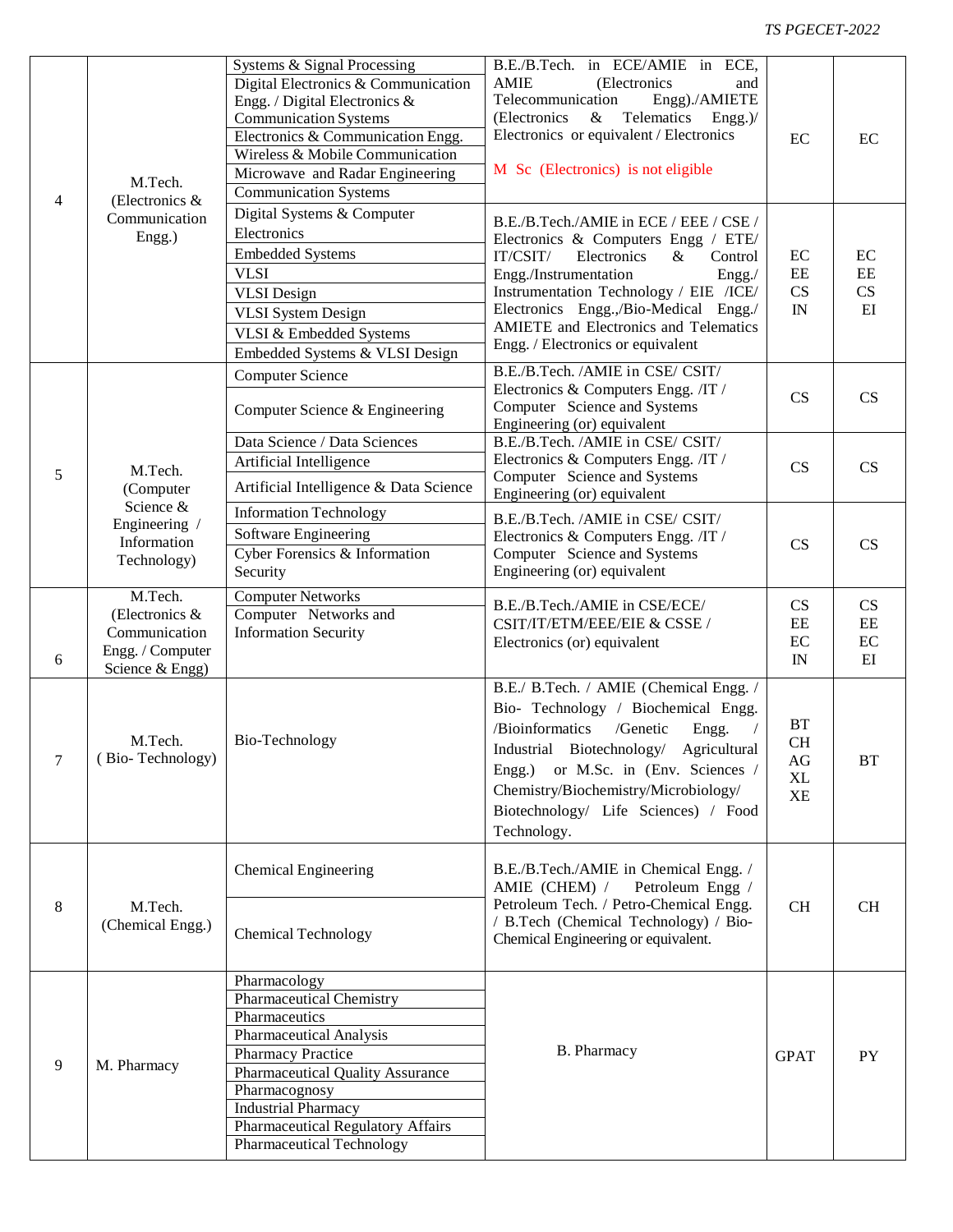| 10 | M.Tech.<br>(Electronics &<br>Instrumentation)     | Electronics & Instrumentation<br>Engineering | B.E./B.Tech. in ECE, EEE, EIE, ICE,<br>AMIE / AMIETE (or) Equivalent                                                                                                                                                                                                                                                                                                                                                                                                                                                                        | IN<br>$\rm EC$<br>EE                                             | EI<br>$\rm EC$<br>EE                     |
|----|---------------------------------------------------|----------------------------------------------|---------------------------------------------------------------------------------------------------------------------------------------------------------------------------------------------------------------------------------------------------------------------------------------------------------------------------------------------------------------------------------------------------------------------------------------------------------------------------------------------------------------------------------------------|------------------------------------------------------------------|------------------------------------------|
| 11 | M.Tech.<br>(Nano-<br>Technology)                  | Nano Technology                              | B.E./B.Tech.<br>Civil/<br>in<br>Chemical/Mechanical/ Mechanical Engg.<br>(Material Science & Nanotechnology)/<br>Metallurgy /Aeronautical/ Electronics/<br>Electrical/Computer<br>Engg.<br>/CSE/IT/CSSE/Bio-<br>Technology/<br>Material Science (or) Equivalent Degree<br>M.Sc.<br>in<br>Chemistry/Physics/Biotechnology/ Earth<br>Sciences/Environmental Science<br>& Technology/ Electronics or Equivalent.                                                                                                                               | CE, CH,<br>ME, MT<br>AE, EC<br>EE, CS<br>BT, CY<br>PH, XE,<br>XL | NT                                       |
| 12 | M.Tech.<br>(Energy<br>Studies)                    | <b>Energy Systems</b>                        | B.E./ B.Tech./ AMIE in Mechanical/<br>Aeronautical/Automobile/Mechanical<br>(Production)/Mechanical(Mechatronic) /<br>Mining Engg/EEE / Electrical Engg /<br>Chemical Engg / Chemical Technology/<br>Mining Machinery (or) equivalent.                                                                                                                                                                                                                                                                                                      | AE<br>ME<br><b>MN</b><br>$\rm{EE}$<br><b>CH</b>                  | AS<br>ME<br>CH<br>$\rm{EE}$<br><b>MN</b> |
| 13 | M.Tech.<br>(Center for<br>Environment)            | <b>Environmental Management</b>              | Graduate in Engg./Tech. (only in the<br>branches of Civil / Biotechnology /<br>Mechanical / Environmental and Chemical<br>Engg.) / Agriculture /<br>Pharmacy /<br>Fisheries<br>Animal<br>$\sqrt{2}$<br>Husbandry/<br>Horticulture (or)<br>Post Graduate in Mathematics/ Physics /<br>Chemistry / Life Sciences (Botany,<br>Zoology, Microbiology, Biochemistry,<br>Genetics, Biotech. Bioinformatics etc.) /<br>Environmental<br>Sciences<br>/Earth<br>Science/Atmospheric Science/ Geology<br>Or MCA with under graduation in<br>Sciences. | Relevan<br>t GATE<br>Exam                                        | EM                                       |
|    |                                                   | <b>Environmental Geomatics</b>               | Graduate in Engg./Tech/ Agriculture/<br>Pharmacy/Fisheries/Animal Husbandry /<br>Horticulture.<br>or Post Graduate in<br>Mathematics/ Physics/Chemistry /Life<br>Sciences<br>(Botany,<br>Zoology,<br>Microbiology,<br>Biochemistry,<br>Genetics,<br>Biotech.<br><b>Bioinformatics</b><br>$etc.$ )/<br>Environmental Sciences /Geo Informatics<br>/Earth Science/ Atmospheric Science/<br>Geology or MCA with under graduation<br>in Sciences.                                                                                               |                                                                  |                                          |
| 14 | M.Tech.<br>(Spatial<br>Information<br>Technology) | <b>Spatial Information Technology</b>        | B.E./B.Tech: Civil<br>Environmental/<br>CSE/IT/CSIT/CSSE/ECE/<br>Remote<br>Sensing / Marine Engg / Bioinformatics/<br>Agricultural Engg / Geomatics / Planning<br>or Architecture other related courses.<br>M.Sc. in Geoinformatics/ Geomatics /<br>Geospatial<br>Sciences/<br>Geophysics/<br>Geology/Geography/Remote<br>Sensing/<br>Oceanography/Physics/Agriculture<br>Forestry/Horticulture//Environmental<br>Management or equivalent                                                                                                  | CE<br>AG<br><b>XL</b>                                            | GG                                       |